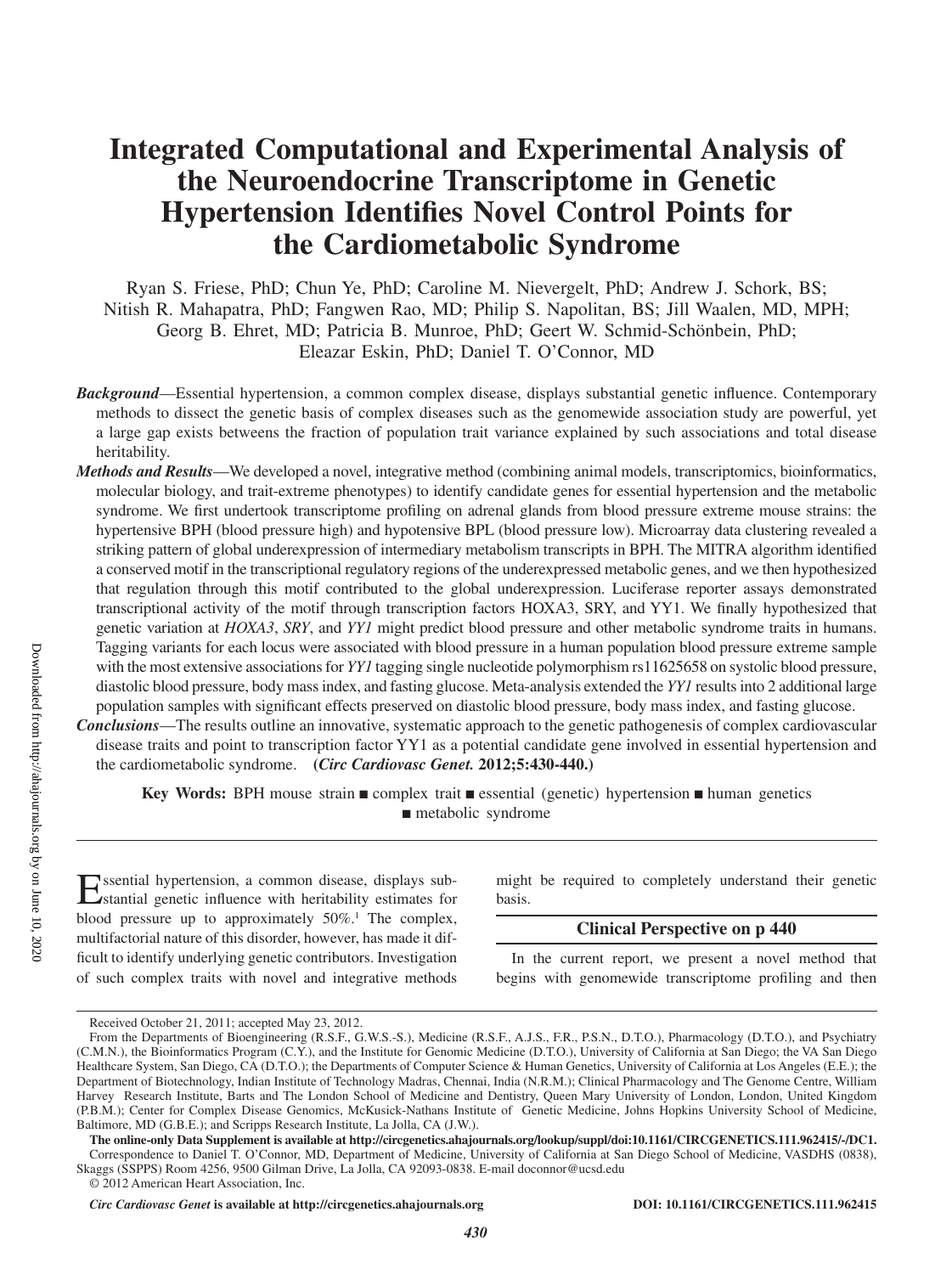sequentially integrates several disciplines and tools (animal models, microarray technology, bioinformatics, molecular biology, extreme phenotypes, and human genetics) to create, filter, and refine a list of candidate genes for essential hypertension and the metabolic syndrome (a cluster of risk factors for cardiovascular disease, including essential hypertension, insulin resistance, dyslipidemia, and elevated plasma cholesterol).

Our analysis is based on 2 inbred, blood pressure extreme mouse strains, the hypertensive BPH (blood pressure high) and the hypotensive BPL (blood pressure low).<sup>2</sup> The use of extreme phenotypes has been suggested for the study of complex traits as a strategy to increase the power of detecting underlying genetic determinants as well as rare variants.<sup>3-6</sup> The BPH strain parallels human essential hypertension, with elevated blood pressure, increased heart rate, and early mortality.7 Although BPH was developed through selection solely on blood pressure, the strain exhibits several metabolic syndrome-like abnormalities such as decreased plasma highdensity lipoprotein (HDL) cholesterol, enhanced rate of body weight gain on a high-fat diet, and increased pulse rate.<sup>8</sup>

We chose the adrenal gland as the target of microarray analysis of BPH and BPL because its secretory products, both medullary and cortical, determine endocrine, cardiovascular, and sympathetic functions important in hypertension and the metabolic syndrome. For example, medullary catecholamines act through G-protein-coupled adrenergic receptors to modulate force of contraction of the heart and constriction of blood vessels and regulate carbohydrate and lipid metabolism through effects on glucagon and insulin secretion, glycogenolysis, glycolysis, and lipolysis. Cortical steroid hormones regulate reabsorption and secretion of sodium and potassium (mineralocorticoids) and modulate carbohydrate and lipid metabolism (eg, through effects on peripheral glucose uptake, gluconeogenesis, and lipolysis) as well as inflammation (glucocorticoids).

After microarray analysis, bioinformatic, molecular biology, and human genetic tools were applied sequentially to identify significant association (by meta-analysis) of *YY1* rs11625658 single nucleotide polymorphism (SNP) genotype with diastolic blood pressure (DBP), body mass index (BMI), and glucose across 3 large human cohorts, suggesting shared genetic determination for such metabolic syndrome traits. Uniquely, we focused on transcription factors as candidate gene "master switches" because functional changes in them are likely to be pleiotropic and, therefore, provide a unifying genetic mechanism for multiple traits of the metabolic syndrome.

## **Methods**

#### **Mouse Strains**

Juvenile (approximately 5-week-old) and adult (approximately 12-week-old), hypertensive (strain=BPH) and hypotensive (strain=BPL) inbred male mice were obtained from colonies at the Jackson Laboratory (Bar Harbor, ME). Systolic blood pressure of the BPH increases early in life. At 7 weeks of age, BPH systolic blood pressure (110 mmHg) is 40 mmHg higher than BPL (70 mmHg).<sup>7</sup> The systolic blood pressure differential increases to 60 mmHg by 21 weeks of age (BPH=130 mmHg; BPL=70 mmHg).7 Mice were studied according to a protocol approved by the Animal Subjects

Committee of the University of California at San Diego, and research was conducted in accordance with institutional guidelines.

#### **Microarray Experiments**

We previously presented genomewide gene expression profiles of adrenal glands from BPH and BPL mice using standard Affymetrix (Santa Clara, CA) protocols and MG-U74Av2 GeneChips.<sup>9,10</sup> In short, adrenal gene expression of BPH and BPL mice (n=3, juvenile BPH; n=3, adult BPH; n=3, juvenile BPL; and n=3, adult BPL) was determined using MG-U74Av2 GeneChips, and statistically significant changes in gene expression were determined with 2-factor analysis of variance to assess the impact of strain (BPH versus BPL), age (juvenile versus adult), and strain-by-age interaction on gene expression.

The primary focus of the current report is the impact of strain on gene expression: BPH (3 juvenile BPH+3 adult BPH) versus BPL (3 juvenile BPL+3 adult BPL). Juvenile BPH mice (5 weeks old) are "prehypertensive"; they do not yet have maximal elevation of blood pressure. Prehypertensive animals are useful in genetic studies because the effects of confounding factors (eg, age, maximal blood pressure elevation) on gene expression are minimized. We also used 2-factor analysis of variance to compare BPH with BPL gene expression across 2 age groups (juvenile and adult) to identify genes demonstrating a consistent pattern of differential expression (ie, underexpressed in both juvenile and adult BPH or overexpressed in both juvenile and adult BPH) in both preliminary and advanced stages of hypertensive disease. This consistent level of expression across 2 age groups is a key part of the analysis. Such analysis might enrich the set of differentially expressed genes for underlying genetic determinants of hypertension with effects independent from (or resistant to) confounding changes in age, blood pressure, and hypertensive disease processes. Genes with consistent patterns of expression across both age groups might be stronger candidates for pathogenic drivers of disease than genes with changing or inconsistent expression patterns. Microarray data are available at the National Center for Biotechnology Information Gene Expression Omnibus database (www.ncbi.nlm.nih.gov/geo) under the following accession numbers: GSE1674, GSE19342.

Our analysis was designed to gain a broad perspective on which biochemical pathways and physiological systems exhibit global changes rather than focus on specific changes in individual candidate genes. Toward this end, we used GenMAPP Version 2.1 (www.genmapp.org)<sup>11</sup> to perform functional clustering and pathway analysis. Fisher exact tests were used to determine if significantly perturbed pathways (identified with GenMAPP) displayed patterns of global under- or overexpression.

#### **Computational Motif Identification**

We defined a gene "regulatory sequence" to be the sequence of DNA from −1000 bp upstream to +1000 bp downstream of the transcription start site to capture the majority of the proximal promoter transcriptional elements upstream of the TATA box as well as any transcriptional regulatory motifs within the 5′-untranslated region or first intron. Regulatory sequences were extracted from an inhouse database of the *Mus musculus* genome, originally downloaded from the University of California, Santa Cruz, genome database (http://genome.ucsc.edu). We used MITRA12,13 to discover conserved motifs within a set of regulatory sequences. The MITRA algorithm identifies common motifs in unaligned DNA sequences by maximizing a score that discriminates sequences between a positive set (ie, our set of regulatory sequences hypothesized to contain a common motif) and a negative set (ie, the set of regulatory sequences from all genes not represented in the positive set). The algorithm was constrained to search for motifs 10 bp in length on both the forward and reverse DNA strands. WebLogo<sup>14,15</sup> was used to create a consensus sequence representation of the motifs identified with MITRA.

### **Computational Prediction of Transcription Factor Binding**

Predictions for transcription factors that bind the MITRA-identified motif were performed with CONSITE (which uses the JASPAR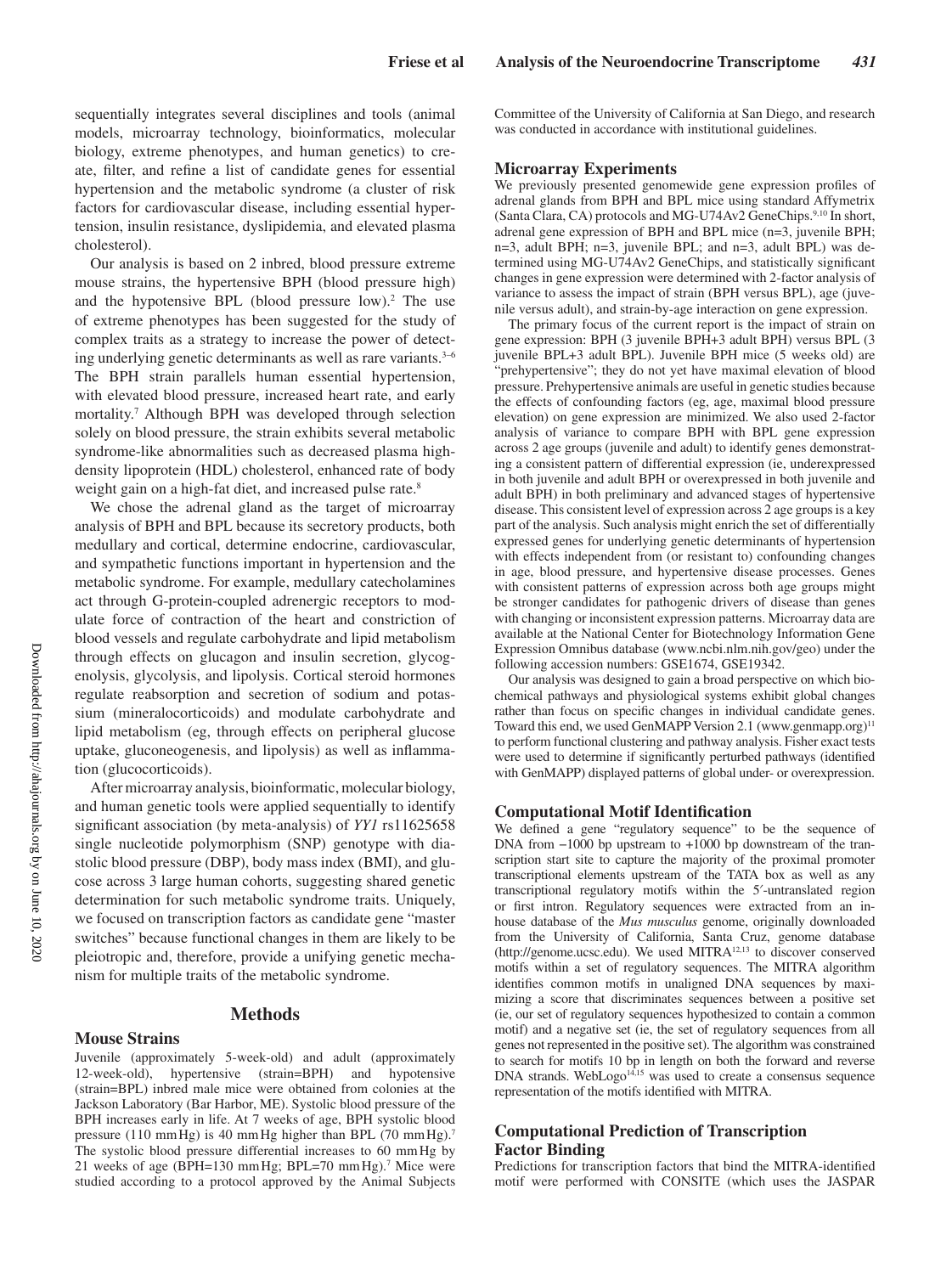database; www.phylofoot.org/consite)<sup>16</sup> and P-MATCH (which uses the TRANSFAC database; www.gene-regulation.com/cgi-bin/pub/ programs/pmatch/bin/p-match.cgi),<sup>17</sup> 2 web-based tools for identifying *cis*-regulatory elements in genomic sequences. Predictions for transcription factors that bind the SV40 promoter of the pGL3- Promoter control vector (Promega, Madison, WI) were performed with CONSITE.

## **Construction of Promoter or Enhancer/Luciferase Reporter Plasmids**

Cloning of the motif oligonucleotide sequences was accomplished at the unique XhoI (promoter) or SalI (enhancer) restriction enzyme sites in pGL3-Promoter. The 2 oligos (5′-[phosphate] TCGAGACC ATAGATAC-3′; 5′-[phosphate] TCGAGTATCTATGGTC-3′) were annealed in the following reaction mixture: 162.5 picomole of each oligo plus water for a total of 75 μL and 25 μL of annealing buffer  $(100 \text{ mmol/L}$  Tris pH 7.5, 100 mmol/L  $MgCl<sub>2</sub>$ , 10 mmol/L DTT). The annealing reaction mixture was heated at  $90^{\circ}$ C for 5 minutes and then allowed to cool to room temperature over a period of 45 minutes. To test the transcriptional effects of the motif when it is located in the proximal promoter region of a gene, the annealed oligos were inserted into the unique XhoI site just upstream of the SV40 promoter in the multiple cloning site of the firefly luciferase reporter vector, pGL3-Promoter (Promega). To allow for testing of transcriptional "enhancer" (distant) effects of the motif, the annealed oligos were inserted in the SalI restriction enzyme site just downstream of the luciferase gene poly-A signal in the pGL3-Promoter vector (Promega). The oligos inserted in the "enhancer" position were designed with the following sequence: 5′-(phosphate) CTAGCACC ATAGATAC-3′; 5′-(phosphate) TCGAGTATCTATGGTG-3′. A total of 4 types of luciferase reporter plasmids was constructed with the motif being inserted in either the "promoter" or "enhancer" position in either the forward or reverse orientation. Insertion of the motif in 2 directions enabled testing of orientation specific effects.

## **Adrenal Cell Promoter/Reporter Transfection and Luciferase Activity Assays**

Rat PC12 pheochromocytoma cells (grown in Dulbecco's modified Eagle's medium high glucose [Invitrogen] with 5% heat-inactivated fetal bovine serum [Gemini Bioproducts, Woodland, CA], 10% heat-inactivated horse serum [Gemini Bioproducts], penicillin [100 U/mL], streptomycin [100 μg/mL], and l-glutamine [0.292 mg/ mL]) were transfected (at 50%–60% confluence, 1 day after splitting 1:4) with motif-promoter (XhoI; forward or reverse orientation) or motif enhancer (SalI; forward or reverse orientation) reporter vector DNA (1 μg supercoiled DNA per well; 12-well polystyrene plates [coated with poly-l-lysine; Sigma], 2.2-cm diameter wells, Corning Inc, Corning, NY) using the liposome method (Superfect; Qiagen). Cotransfection of mammalian expression (CMV-promoter) transcription factor plasmids was performed with 50 ng of pcDNA3.1(-) (empty vector control; Invitrogen, Carlsbad, CA), HoxA3 (*Mus musculus*; MMM1013–98478526; Open Biosystems, Huntsville, AL), MEF2A18 (*Homo sapiens*), RunX1 (*Mus musculus*; MMM1013–9498895; Open Biosystems), SOX9 (*Homo sapiens;* MHS1010–9205725; Open Biosystems), Sox17 (*Danio rerio*; MDR1734–97029554, Open Biosystems), Sry (*Rattus norvegicus*; Sry1/pcDNA3.1),<sup>19</sup> or YY1 (*Homo sapiens*; SC118004, OriGene, Rockville, MD). Cells were lysed 20 hours after transfection with lysis buffer (300 μL per well; 0.1 mol/L phosphate buffer  $[K_2^HPO_4+KH_2PO_4$ ; pH 7.8], 1 mmol/L DTT, and 0.1% Triton-X 100).

The bioluminescent activity of luciferase in 80 μL of cell lysate was determined with the AutoLumat LB 953 luminometer (EG&G Berthold, Nashua, NH) by measuring light emission (incubation time=0 seconds, measure time=10 seconds, temperature=25°C) after addition of assay buffer (100 μL per sample; 100 mmol/L Trisacetate [pH 7.8], 10 mmol/L Mg-acetate, 1 mmol/L EDTA [pH 8.0], 3 mmol/L adenosine 5′-triphosphate, and 100 μmol/L luciferin [Sigma-Aldrich]). As a control for varying cell number between individual

wells, the total protein content was measured in the cell lysate using the Bio-Rad Protein Assay (Coomassie blue dye absorbance shift; based on the Bradford method; Bio-Rad, Hercules, CA). Luciferase activity (n=4–5 wells/condition) is expressed as the normalized ratio of (luciferase activity)/(total protein) or (RLU/μg protein). Data were analyzed with analysis of variance followed by pairwise *t* tests corrected for multiple comparisons (Bonferroni).

## **Human Subjects**

### *Population Blood Pressure Extremes*

We previously published a detailed description of the human subjects and subject selection criteria used in this investigation.20 Unrelated adults from the Kaiser-Permanente Medical Group (subscription-based Health Maintenance Organization) primary care population located in San Diego, CA, were selected from the lowest and highest (extreme) percentiles of diastolic blood pressure (DBP) distribution (≤63 mmHg or ≥90 mmHg); subjects were ascertained on the DBP trait, because twin and family studies provide evidence that DBP is substantially heritable<sup>21-24</sup> and SBP correlates highly with DBP. Two independent DBP extreme samples (cohort 1: n=996; cohort 2: n=1075) were obtained from different individuals within the source population. Blood pressure was measured in seated subjects using brachial sphygmomanometry. If DBP was elevated, repeat measurement was obtained for verification (only the initial value was reported; values were not averaged). Approximately 48% of the hypertensive subjects from the upper DBP extreme reported being prescribed and taking one or more antihypertensive medication. Subjects in the lower extreme DBP group reported no history of hypertension or antihypertensive medication. Subjects did not have renal failure (serum creatinine concentration was ≤1.5 mg/dL in 98.6% of subjects). Self-identified ethnicity (including that of both parents and all 4 grandparents) for all subjects was specified as white (European ancestry). Medical information was obtained from annual health appraisal visits and questionnaire. Blood for preparation of genomic DNA was obtained with informed consent, and samples were deidentified.

#### *Extension of Human Genetic Association: ICBP-GWAS (International Consortium of Blood Pressure–Genome Wide Association Studies)*

Extension of associations in our two blood pressure extreme cohorts was sought in the International Consortium of Blood Pressure (ICBP GWAS).25 Complete details of ICBP methodology have previously been presented.26 In short, ICBP data (www.igm.jhmi.edu/gehret/icbp32413ahsfd134/icbp\_088023401234–9812599.html) were analyzed in separate genomewide meta-analyses for SBP and DBP. Before meta-analysis, the association results for each cohort were filtered to exclude SNPs not in HapMap, SNPs with alleles different from HapMap, and SNPs with observed/expected ratio of coded genotype scores <0.3. A genomic control correction was applied. Where studies stratified their analyses by sex, genomic control was applied within each sex stratum. For each SNP, the per-coded-allele effects were combined across studies (and across sex strata, when used) using inverse variance-weighted meta-analysis.

## **Genotyping and Statistical Analysis**

The HapMap (http://hapmap.ncbi.nlm.nih.gov) was used to select common (minor allele frequency >5%), validated tagging SNPs that capture the linkage disequilibrium and haplotype block structure within candidate genes using CEU (European ancestry) subject data. By inspection of CEU linkage disequilibrium heat plots, each target locus (HOXA3, 7.8 kbp; YY1, 39.7 kbp; and SRY at 896 bp) was spanned by a single linkage disequilibrium block in CEU subjects. A total of 7 SNPs were selected to tag these 3 loci (at 2–3 SNPs per locus): 2 at HOXA3 (rs10085570, rs6948297), 2 at SRY (rs2058276, rs1865680), and 3 at YY1 (rs8021803, rs11625658, rs4905941). The HOXA3 and YY1 tagging SNPs were located within introns. SRY tagging SNPs were located adjacent to the SRY gene in the 5′-upstream region. SNP genotyping was performed on subjects' genomic DNA with the matrix-assisted laser desorption ionization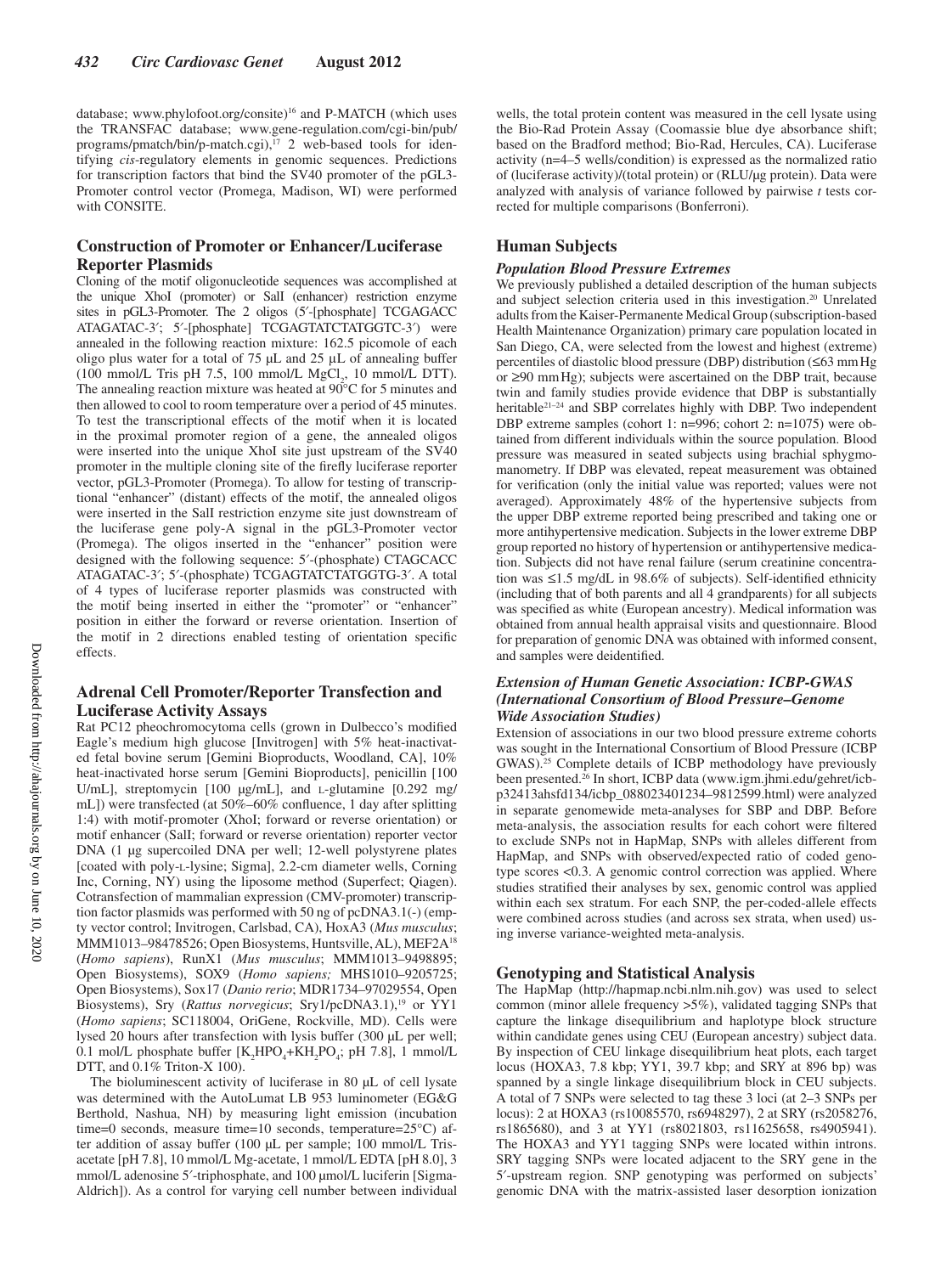

**Figure 1.** Computationally identified motif in the regulatory sequences of differentially expressed genes in the intermediary metabolism pathways of the BPH. MITRA identified a significantly overrepresented (P<0.05) consensus 10-bp motif in the set of regulatory sequences from differentially expressed genes in intermediary metabolism pathways of the BPH. The WebLogo consensus sequence consists of stacks of nucleotide symbols, one stack for each position in the sequence. The overall height of each stack indicates the sequence conservation at that position (measured in bits), whereas the height of symbols within the stack reflects the relative frequency of the corresponding nucleic acid at that position. Positions 8 and 10, which lack symbols, showed no nucleotide preference and can be represented as "N" in the consensus sequence: 5′-ACCATAGNTN-3′. BPH indicates blood pressure high mouse strain.

time-of-flight mass spectrometry system developed by Sequenom, as previously described.<sup>20</sup>

Statistical association between individual SNPs and individual metabolic syndrome traits was tested with univariate analysis of variance (independent variable=diploid genotype [additive model]; dependent variable=one metabolic syndrome trait; covariates=age, sex). A false discovery rate (<0.05) was used to control for testing of multiple genotypes and phenotypes, as described<sup>27</sup> and applied<sup>28,29</sup> in the literature. A total of 6 phenotypes were tested for association: SBP, DBP, body mass index (BMI), (fasting) plasma glucose, total cholesterol, and HDL cholesterol. Plasma triglyceride and low-density lipoprotein cholesterol data were not available in these subjects. A second control for testing of multiple phenotypes was also achieved using multivariate analysis of variance, wherein statistical association between individual SNPs and multiple metabolic syndrome traits was evaluated simultaneously using one test (multivariate analysis of variance: independent variable=diploid genotype [additive model]; dependent variable=SBP, DBP, BMI, plasma glucose, plasma cholesterol, and/or plasma HDL cholesterol; covariates=age, sex). We included age and sex as covariates to control for their effects on blood pressure and metabolic phenotypes. No adjustment was made for the use of antihypertensive medication. Blood pressure data can be adjusted for antihypertensive therapy (with, for example, the method described by Cui<sup>30</sup>); however, without adjustment, our analysis was likely more conservative, that is, biased toward the null (insignificance), because adjustment would tend to disproportionately increase the mean blood pressure of diploid genotype groups consisting of a higher proportion of hypertensive subjects. The effect size for significant SNPs is presented as partial η-squared  $(η<sup>2</sup>)$ : the proportion of total trait variance attributable to a specific SNP. Statistical analyses were performed using SPSS software (SPSS Inc, Chicago, IL). Data are presented as meantime±SEM.

To evaluate the cumulative effect of genetic variation at YY1 on metabolic syndrome traits in the 3 groups (San Diego cohorts 1 and 2; ICBP-GWAS), we turned to meta-analysis using the outcomes of regression analysis (additive model) in each group, focusing on the effect size  $\beta$  (slope per allele) and the SE of  $\beta$  using the command METAN within the program STATA (Stata Corporation, College Station, TX; www.stata.com) reporting results of fixed effect (ie, genotype as independent variable) models.

### **Results**

#### **Microarray Adrenal mRNA Expression Analysis**

Previous statistical analysis of the BPH and BPL adrenal microarray data identified 2004 significantly differentially expressed genes—approximately  $16\%$  of all probe sets<sup>9,10</sup> (online-only Data Supplement Table I). The distribution of differential expression was split approximately evenly between overexpression (924 of 2004 genes [46%]) and underexpression (1080 of 2004 genes [54%]) in BPH versus BPL.

We used GenMAPP to functionally cluster the microarray data into statistically significant biochemical systems and pathways. GenMAPP identified 7 biochemical pathways within the intermediary metabolism domain (the set of canonical biochemical pathways responsible for intracellular energy production, ie, adenosine 5′-triphosphate formation resulting from carbohydrate or lipid metabolism) of the BPH that were significantly perturbed: the electron transport chain (*P*<0.001), fatty acid degradation (*P*<0.01), fatty acid synthesis (*P*<0.001), glycolysis/gluconeogenesis (*P*<0.001), mitochondrial long chain fatty acid β-oxidation (*P*<0.001), pentose phosphate (*P*<0.004), and tricarboxylic acid cycle (*P*<0.001) pathways (online-only Data Supplement Table II). In addition, all of the significantly perturbed intermediary metabolism pathways were also globally underexpressed in BPH: the electron transport chain (*P*<0.0001), fatty acid degradation (*P*=0.011), fatty acid synthesis (*P*=0.031), glycolysis/gluconeogenesis (*P*=0.006), mitochondrial long chain fatty acid β-oxidation (*P*=0.021), pentose phosphate (*P*=0.031), and tricarboxylic acid cycle pathways (*P*=0.0005; Fisher exact test; online-only Data Supplement Table II). The tricarboxylic acid cycle pathway exhibited a pattern of global underexpression representative of that observed in all of the intermediary metabolism pathways (online-only Data Supplement Figure I). In total, 82 genes of the intermediary metabolism pathways were differentially expressed with the directional pattern of expression significantly and globally shifted toward underexpression: 79 of 82 genes were underexpressed, whereas 3 of 82 genes were overexpressed (*P*<0.0001; Fisher exact test).

#### **Computational Promoter Motif Identification**

The MITRA algorithm was used to identify statistically overrepresented transcription factor binding motifs in regulatory sequences from the set of 82 differentially expressed genes (79 underexpressed, 3 overexpressed) in intermediary metabolism of the BPH adrenal gland. MITRA identified one significantly overrepresented (*P*<0.05) 10-bp motif that was present a total of 55 times in 38 of the 82 (38 of 82 [46%]) differentially expressed metabolic genes: 5′-ACCATAGNTN-3′ (Figure 1; online-only Data Supplement Table III). The motif was not localized to a limited set of subpathways of intermediary metabolism (eg, only in the tricarboxylic acid cycle and pentose phosphate subpathways) but instead was present in an approximately equal proportion of differentially expressed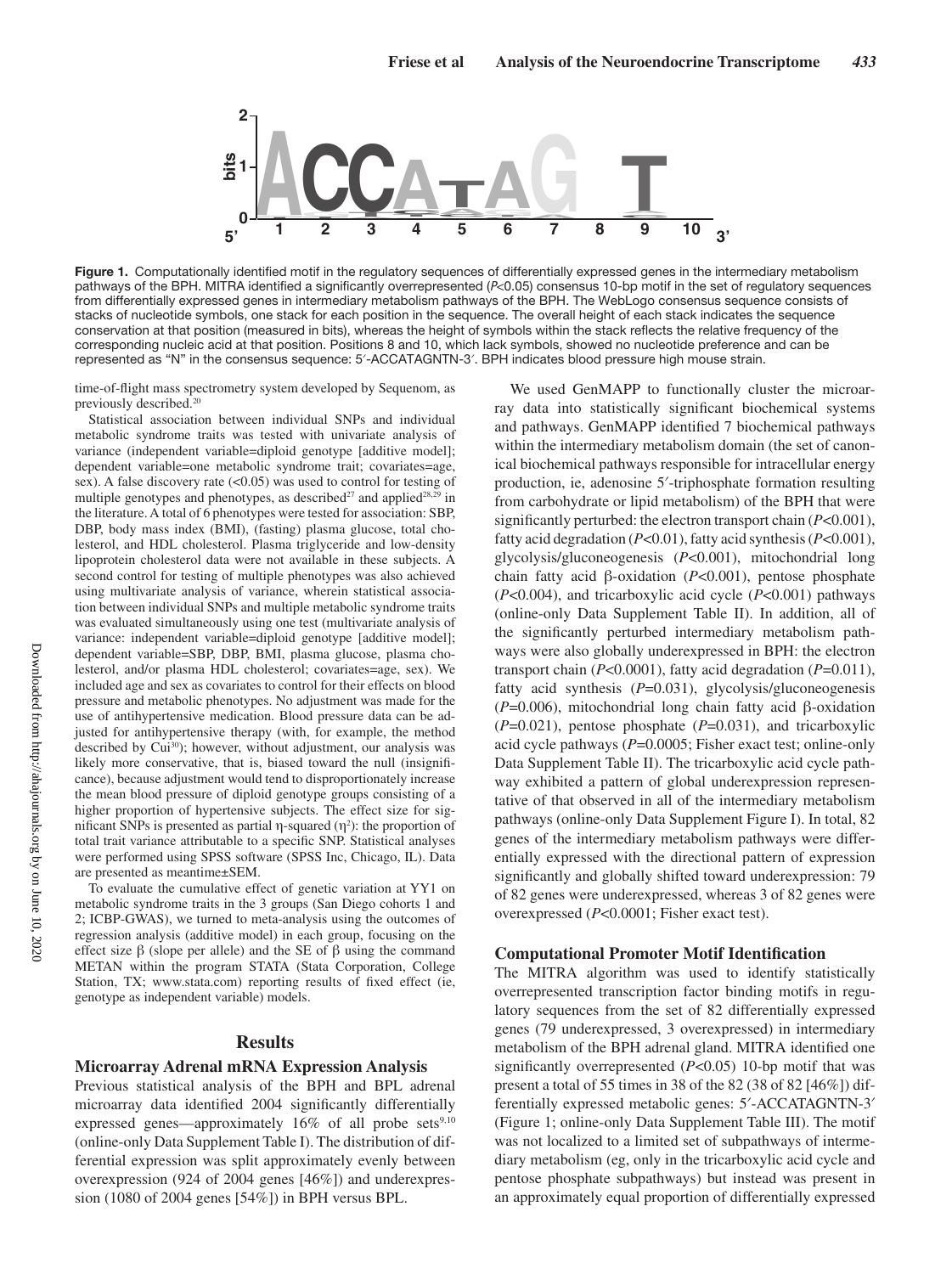genes (approximately 50%;  $P=0.97$ ,  $\chi^2$  test) in each of the subpathways of intermediary metabolism.

## **Promoter/Luciferase Reporter Assays: Determination of Motif Transcriptional Activity**

Promoter/luciferase reporter plasmid constructs were used to determine if the motif conferred transcriptional activity. Because positions 8 and 10 in the motif consensus sequence (5′-ACCATAGNTN-3′) lacked nucleotide preference ("N"), adenine ("A") was randomly and independently chosen to fill each "N" position in the motif (5′-ACCATAG**A**T**A**-3′). The motif was inserted in 2 regions of the pGL3-promoter luciferase reporter plasmid (driven by the SV-40 promoter): (1) in the "promoter" site just upstream of the SV-40 promoter; and (2) in the "enhancer" site downstream of the luciferase gene. The motif was inserted in either the forward (sense strand: 5′-ACCATAGATA-3′) or reverse (sense strand: 5′-TATCTATGGT-3′) orientation. Luciferase assays were performed in PC12 cells, a cell line derived from a rat adrenal medullary chromaffin cell tumor (pheochromocytoma).<sup>31</sup>

The motif significantly decreased transcriptional activity when inserted into the "promoter" position in both forward (0.50±0.04 RLU/μg protein; *P*=0.0003) and reverse orientations (0.66±0.06 RLU/μg protein; *P*=0.0055) compared with the control vector without motif insert (1.00±0.07 RLU/μg protein; Figure 2). There was no significant difference between luciferase activity of the promoter-forward and promoterreverse orientation constructs. The motif did not significantly affect transcriptional activity when inserted into the "enhancer" position in either the forward (1.02±0.04 RLU/μg protein) or reverse orientations (0.94±0.07 RLU/μg protein) compared with the control vector without motif insert (1.00±0.07 RLU/μg protein; Figure 2).

## **Computational Prediction of Motif/Transcription Factor Binding**

The CONSITE and P-MATCH algorithms were used to predict which transcription factors bind to the motif identified with MITRA (Table 1). CONSITE identified 6 putative transcription factors: MEF2A—myocyte enhancer factor 2A, RUNX1—runt-related transcription factor 1, SOX9— SRY-box 9, SOX17—SRY-box 17, SRY—sex-determining region Y, and YY1—yin yang 1. P-MATCH identified 4 putative transcription factors: HOXA3—homeobox A3, RUNX1, SRY, and YY1. The MEF2A, RUNX1, SOX9, and SOX17 transcription factors were also predicted to bind the SV-40 promoter, the promoter that drives expression of the pGL3 promoter vector (the control vector in the luciferase reporter experiments).

## **Luciferase Assays: Transactivation by Transcription Factor Cotransfection**

Promoter/luciferase reporter cotransfection experiments were performed with the promoter-forward and promoter-reverse orientation constructs as well as cDNA expression plasmids for the transcription factors computationally predicted to bind the motif. One set of transcription factors (HOXA3, SRY, YY1) had no effect on the control vector at the same time as significantly increasing the expression of the promoter-forward or



#### Motif position

**Figure 2.** The motif confers transcriptional activity in the promoter position but not in the enhancer position. Orientationand distance-specific transcriptional effects of the motif were determined using promoter/luciferase reporter assays. The motif was inserted into 2 regions of the pGL3-promoter luciferase reporter plasmid: (1) in the "promoter" (XhoI) site just upstream of the SV-40 promoter; and (2) in the "enhancer" (SalI) site downstream of the luciferase gene. The motif was inserted in either the forward (5′-ACCATAGATA-3′) or reverse (5′-TATCTATGGT-3′) orientation. The control plasmid was the pGL3-promoter vector (with eukaryotic transcription driven by the SV-40 early promoter) without a motif insert. The motif significantly altered transcriptional activity in the "promoter" position in both orientations at the same time as showing no effect in the "enhancer" position in either orientation. Data were analyzed with ANOVA followed by pairwise t tests corrected for multiple comparisons (Bonferroni). \*P=0.0003 versus control. +P=0.0055 versus control. ANOVA indicates analysis of variance

promoter-reverse constructs (Figure 3; Table 2). More specifically, HOXA3 increased expression of the promoter-reverse construct by 1.24-fold (*P*<0.05); SRY increased expression of the promoter-forward construct by 1.26-fold (*P*<0.05); and YY1 significantly increased expression of the promoterforward construct by 1.49-fold (*P*<0.05) and the promoterreverse construct by 1.63-fold (*P*<0.05).

Another set of transcription factors (RUNX1, SOX9, SOX17) significantly decreased expression of the insertless control vector (SV-40 promoter, pGL3-promoter) at the same time as also reducing expression of the promoter-forward and/ or promoter-reverse constructs (Figure 4; Table 2). Specific changes included: RUNX1 reduced expression of the promoterforward construct by 0.69-fold (*P*<0.05); SOX9 reduced expression of the promoter-forward construct by 0.64-fold (*P*<0.05); SOX17 reduced expression of the promoter-forward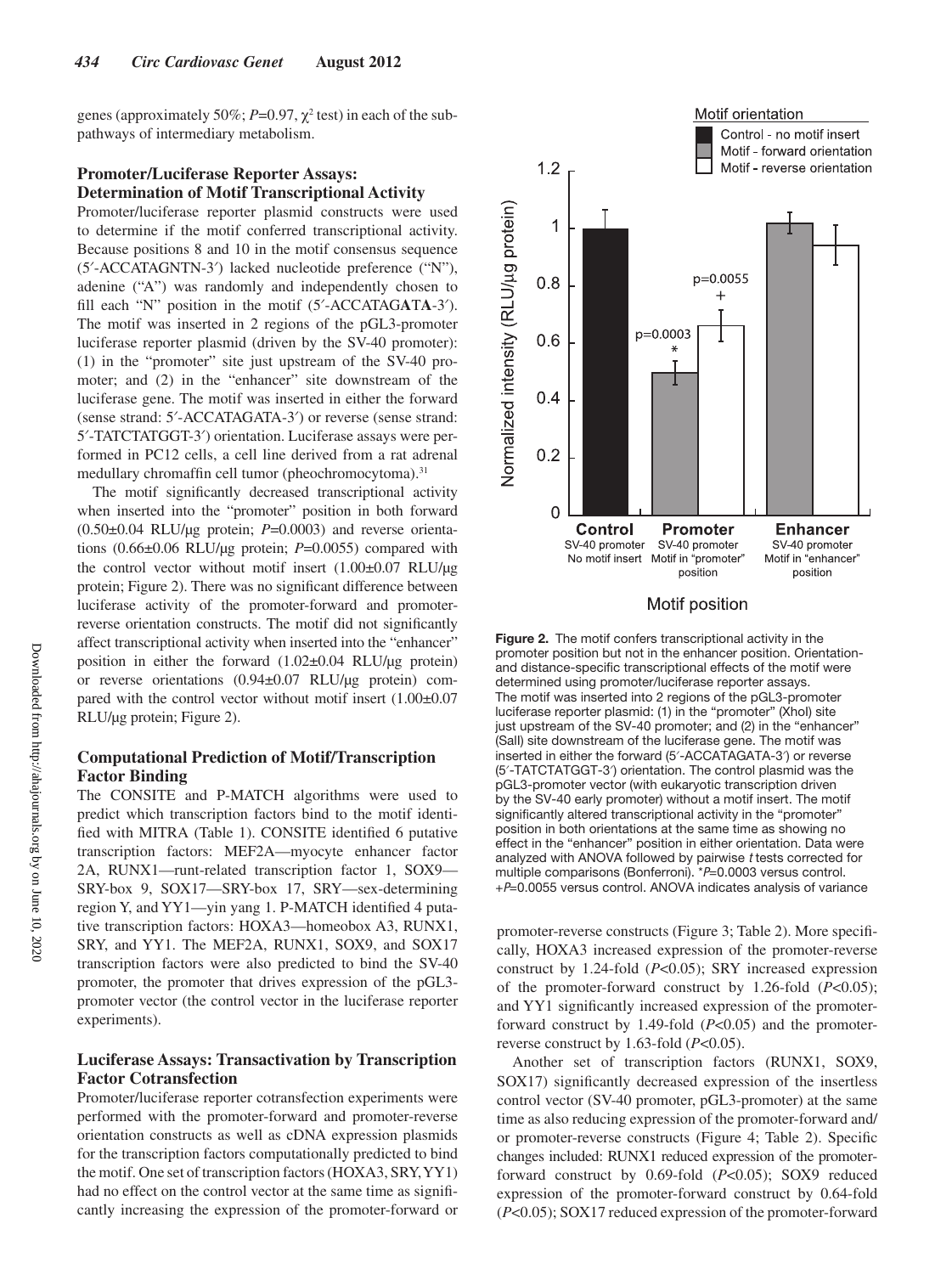| Transcription<br>Factor | Accession<br>No. | <b>CONSITE</b><br>Score | P-MATCH<br>Score | Strand |
|-------------------------|------------------|-------------------------|------------------|--------|
| SOX9                    | MA0077           | 6.194                   | .                | $^{+}$ |
| <b>SRY</b>              | MA0084; R07263   | 2.695                   | 0.755            | $^{+}$ |
| YY1                     | MA0095; R05992   | 7.027                   | 0.964            | $^{+}$ |
| HOXA3                   | R07263           | .                       | 0.938            |        |
| MEF2A                   | MA0052           | 5.567                   | .                |        |
| RUNX <sub>1</sub>       | MA0002: R07891   | 5.491                   | 1                |        |
| S0X17                   | MA0078           | 4.273                   | .                |        |

**Table 1. Transcription Factors Predicted to Bind the MITRA-Identified Motif**

The CONSITE and P-MATCH algorithms identified a total of 7 transcription factors predicted to bind the MITRA-identified motif. Three transcription factors (RUNX1, SRY, and YY1) were identified by both algorithms. The JASPAR accession no. for CONSITE predictions and the TRANSFAC site accession for P-MATCH predictions are listed. CONSITE and P-MATCH binding scores and the DNA strand on which the transcription factor was predicted to bind are also presented.

construct by 0.73-fold (*P*<0.05); and the promoter-reverse construct by 0.75-fold (*P*<0.05). MEF2A reduced expression of the control vector by 0.77-fold (*P*<0.05) but had no effect on the promoter-forward or promoter-reverse constructs.

## **Human Blood Pressure Extremes: Statistical Genetic Associations With the Metabolic Syndrome**

#### *Initial Study*

The HapMap was used to select common (minor allele frequency >5%), validated tagging SNPs that capture the linkage disequilibrium and haplotype block structure within the human HOXA3, SRY, and YY1 loci. These tagging SNPs were genotyped in a sample from extremes of blood pressure in the San Diego population (all SNPs were genotyped in cohort 1): white (European ancestry) males and females from the lowest and highest percentiles of DBP distribution (≤63 mmHg or ≥90 mmHg). Statistical association was tested between tagging SNPs and several traits of the human metabolic syndrome: SBP, DBP, BMI, plasma glucose, plasma total cholesterol, and plasma HDL cholesterol (Table 3).

In the first cohort, *HOXA3* SNP rs10085570 showed significant association with DBP (*P*=0.017). The *SRY*-tagging SNP rs2058276 in males significantly associated with SBP (*P*=0.027), DBP (*P*=0.018), and BMI (*P*=0.004). *YY1* SNP rs8021803 showed a significant association with both SBP (*P*=0.004) and DBP (*P*=0.002). *YY1* SNP rs11625658 significantly associated with SBP (*P*=0.0002), DBP, (*P*=0.0006), BMI (*P*=0.006), and plasma glucose (*P*=0.024). Multivariate analysis of variance for *YY1* rs11625658 revealed significant association between *YY1* genotype and the following set of metabolic syndrome traits: SBP, DBP, BMI, and plasma glucose ( $P=0.0005$ ; effect size= $0.012$  or 1.2% for the joint set of traits; specific individual trait effect size and directionality are shown in Tables 3 and 4). No significant associations were found for plasma total cholesterol or plasma HDL cholesterol for any of the HOXA3, SRY, or YY1 SNPs.

SNPs found to be significantly associated in cohort 1 were then examined within San Diego blood pressure extreme





**Figure 3.** Transcriptional activity of the motif was enhanced by the transcription factors HOXA3, SRY, and YY1. Promoter/luciferase reporter cotransfection experiments were performed with cDNA expression plasmids (pCMV) for the HOXA3, SRY, and YY1 transcription factors. The effects of these transcription factors on the motif in the promoter position in the forward or reverse orientations were tested. HOXA3, SRY, and YY1 had no effect on the pGL3-promoter control vector (SV-40 promoter; no motif insert). The control for the transcription factor expression plasmids was an empty vector containing only the CMV promoter (pcDNA-3.1). HOXA3 increased expression of the promoter-reverse construct by 1.24-fold (24%). SRY significantly increased expression of the promoter-forward construct by 1.26-fold (26%). YY1 significantly increased expression of the promoter-forward construct by 1.49-fold (49%) and the promoter-reverse construct by 1.63-fold (63%). Data are presented as normalized intensity (RLU/μg protein) and were analyzed with ANOVA followed by pairwise t tests corrected for multiple comparisons. +P<0.05 versus promoterforward/empty vector. #P<0.05 versus promoter-reverse/empty vector. ANOVA indicates analysis of variance.

cohort 2. Only *YY1* SNP rs1625658 showed a significant association in this second cohort; *HOXA3* SNP rs10085570, *SRY* SNP rs2058276, and *YY1* SNP rs8021803 did not show significant association in cohort 2 (data not shown).

Potential interdependence of the statistical associations of SBP, DBP, BMI, and plasma glucose (4 correlated traits) with *YY1* SNP rs11625658 was examined using a modified statistical model wherein the 4 traits were systematically used as covariates for each other (using the false discovery rate <0.05 multiple testing correction; age and sex remained as covariates in all analyses). In cohort 1, associations with SBP and DBP remained significant when BMI and/or plasma glucose were added as covariates; and BMI retained significance when plasma glucose was added as a covariate (data not shown).

## *Meta-Analysis*

Because rs11625658 showed the highest degree of association in cohort 1 and preliminary association in cohort 2,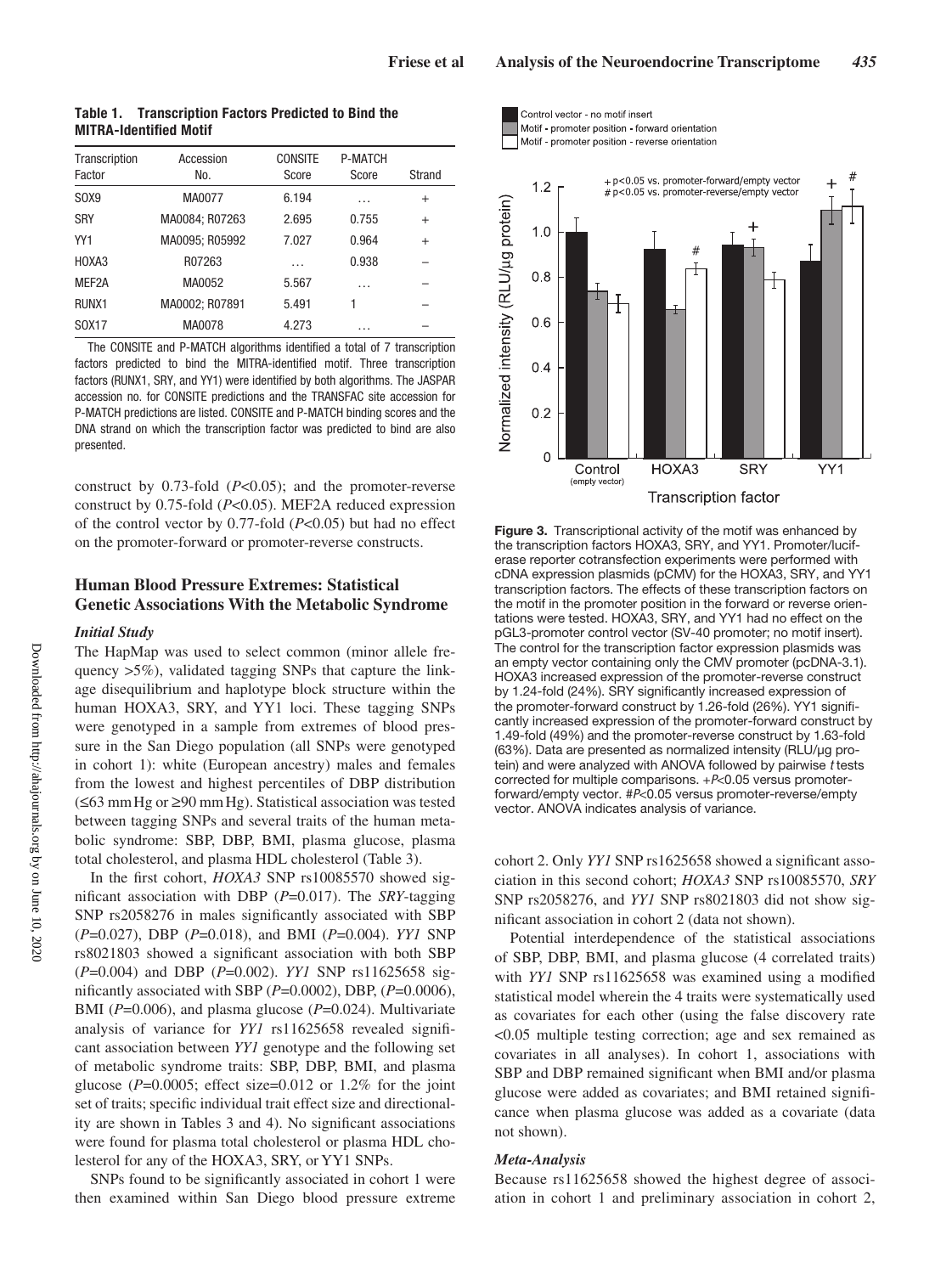| Table 2.              |  | <b>Effect of Candidate Transcription Factors on</b> |  |
|-----------------------|--|-----------------------------------------------------|--|
| <b>Motif Activity</b> |  |                                                     |  |

| Transcription<br>Factor            | Control Vector,<br>RLU/µg Protein | RLU/µg Protein    | Promoter-Forward, Promoter-Reverse,<br>RLU/µg Protein |
|------------------------------------|-----------------------------------|-------------------|-------------------------------------------------------|
| Control: empty<br>vector           | $1.00 + 0.06$                     | $0.74 + 0.04$     | $0.68 + 0.04$                                         |
| No effect on<br>control vector     |                                   |                   |                                                       |
| HOXA3                              | $0.92 + 0.08$                     | 0.66+0.02         | $0.84 \pm 0.03$                                       |
| <b>SRY</b>                         | $0.94 \pm 0.05$                   | $0.93 \pm 0.04$   | $0.79 + 0.04$                                         |
| YY1                                | $0.87 + 0.07$                     | $1.10+0.06$ t     | $1.11 \pm 0.081$                                      |
| <b>Effect on control</b><br>vector |                                   |                   |                                                       |
| MFF2A                              | $0.77 + 0.06*$                    | $0.73 + 0.04$     | $0.62 + 0.07$                                         |
| RUNX1                              | $0.62 \pm 0.03*$                  | $0.51 \pm 0.09$   | $0.65 + 0.06$                                         |
| SOX9                               | $0.69 + 0.09*$                    | $0.47 + 0.02$ †   | $0.54 \pm 0.05$                                       |
| S0X17                              | $0.62 \pm 0.02$ *                 | $0.54 \pm 0.02$ t | $0.51 \pm 0.031$                                      |

Luciferase reporter assays were performed with cotransfection of cDNA expression plasmids for transcription factors computationally predicted to bind the motif. The effects of transcription factors on the motif in the promoter position in either the forward or reverse orientation were tested. Data are presented as normalized intensity (RLU/μg protein). The pGL3-promoter vector, which contains the SV-40 promoter driving expression of the luciferase gene, served as the control luciferase expression vector. The control for the transcription factor expression plasmids was an empty vector containing only the CMV promoter. Data were analyzed with analysis of variance followed by pairwise t tests corrected for multiple comparisons.

\*P<0.05 versus control vector/empty vector.

†P<0.05 versus promoter-forward construct/empty vector.

‡P<0.05 versus promoter-reverse construct/empty vector.

we sought to extend the results of its significant SBP, DBP, BMI, and glucose associations into 2 additional population samples: San Diego blood pressure extreme cohort 2  $(n=1075)$  and the ICBP-GWAS  $(n=66741)$  for a total of n=68 812 subjects (Table 4). By meta-analysis, considering the effect size  $(\beta \text{ or slope per allele})$  and its SE for each subgroup, we found nominally significant effects across the 3 groups for YY1 tagging variant rs11625658 on DBP (*P*=0.033), BMI (*P*=0.004), and fasting glucose (*P*=0.038). Inspection of  $β$  (slope) values revealed directionally consistent effects in each subgroup, although inverse allelic effects (ie, positive versus negative β-slope values) were observed for DBP and BMI. SBP and cholesterol (total or HDL) were not significantly affected in the meta-analysis (each *P*>0.05). The previously reported, isolated effects of rs11625658 on SBP (*P*=0.502) and DBP (*P*=0.047) by the ICBP-GWAS parallel the results of our meta-analysis. The Genetic Investigation of ANthropometric Traits (GIANT) consortium GWAS of BMI in n=249 796 individuals reported *P*=0.0603 for SNP rs11625658.32

## **Discussion**

Despite the substantial heritability of blood pressure, the genetic underpinnings of hypertension remain incompletely understood. Investigation of such complex traits may benefit from a comprehensive set of tools that includes not only the GWAS, but also integrative and novel methods that might ultimately be



**Figure 4.** Transcriptional activity of the motif and the control vector were reduced by the transcription factors MEF2A, RUNX1, SOX9, and SOX17. Promoter/luciferase reporter cotransfection experiments were performed with cDNA expression plasmids (pCMV) for MEF2A, RUNX1, SOX9, and SOX17. The effects of these transcription factors on the motif in the promoter position in the forward or reverse orientation were tested. MEF2A, RUNX1, SOX9, and SOX17 significantly reduced expression of the pGL3 promoter control vector (SV-40 promoter; no motif insert). The control for the transcription factor expression plasmids was an empty vector containing only the CMV promoter (pcDNA-3.1). RUNX1 significantly reduced expression of the promoter-forward construct by 1.45-fold (31%). SOX9 significantly reduced expression of the promoter-forward construct by 1.57-fold (36%). SOX17 significantly reduced expression of the promoter-forward construct by 1.37-fold (27%) and the promoter-reverse construct by 1.33-fold (25%) (P<0.05). Data are presented as normalized intensity (RLU/μg protein) and were analyzed with ANOVA followed by pairwise t tests corrected for multiple comparisons. \*P<0.05 versus control vector/empty vector. +P<0.05 versus promoter-forward/ empty vector. #P<0.05 versus promoter-reverse/empty vector. ANOVA indicates analysis of variance.

required to completely reveal complex trait genetic determinants. To this end, we developed a novel approach, integrating tools from several disciplines, including bioinformatics, molecular biology, and human genetics, to identify novel candidate genes for essential hypertension and the cardiometabolic syndrome (online-only Data Supplement Figure II).

#### **Microarray Expression Analysis**

We began with genomewide gene expression analysis of adrenal glands from the BPH and BPL blood pressure trait extreme inbred mouse strains. Although the widespread expression changes (up to approximately 16%) were initially surprising (online-only Data Supplement Table I), they likely reflected the polygenic nature of essential hypertension, the comparison of extreme phenotypes, and the diverse adaptations or responses to disease processes. Functional clustering uncovered a striking pattern of global underexpression of intermediary metabolism pathways in the BPH (online-only Data Supplement Table II), and we hypothesized that such consistent underexpression throughout interacting and functionally related pathways resulted from a common transcriptional mechanism.

#### **Computational Motif Identification**

The MITRA algorithm identified a conserved motif in the set of transcriptional regulatory sequences from the 82 differentially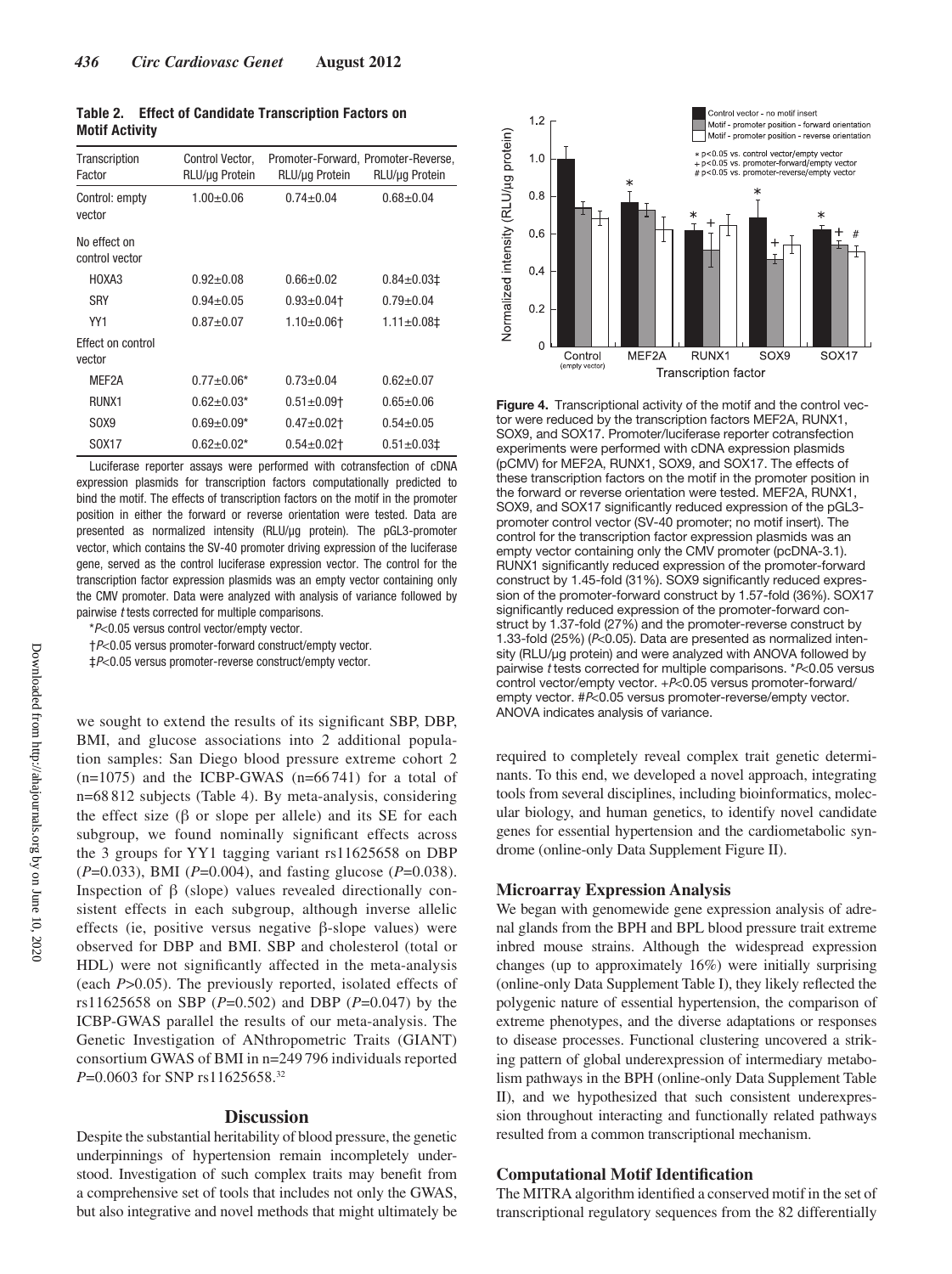| Gene       | RefSNP ID  | Systolic BP        | Diastolic BP       | <b>BMI</b>            | Plasma Glucose    | <b>HDL Cholesterol</b> | <b>Total Cholesterol</b> |
|------------|------------|--------------------|--------------------|-----------------------|-------------------|------------------------|--------------------------|
| YY1        | rs8021803  | $P=0.004*$ (1.3%)  | $P=0.002*$ (1.4%)  | $P=0.098$             | $P=0.359$         | $P=0.176$              | $P=0.065$                |
| YY1        | rs11625658 | $P=0.0002*$ (1.9%) | $P=0.0006*$ (1.6%) | $P = 0.006*$ (1.2%)   | $P=0.024*(0.9\%)$ | $P=0.137$              | $P=0.281$                |
| YY1        | rs4905941  | $P=0.113$          | $P = 0.166$        | $P = 0.037$           | $P = 0.636$       | $P=0.154$              | $P=0.901$                |
| <b>SRY</b> | rs2058276  | $P=0.027*$ (1.5%)  | $P=0.018*$ (1.7%)  | $P = 0.004$ $(2.3\%)$ | $P=0.079$         | $P=0.191$              | $P=0.149$                |
| <b>SRY</b> | rs1865680  | $P=0.299$          | $P = 0.371$        | $P=0.113$             | $P=0.651$         | $P=0.272$              | $P=0.733$                |
| HOXA3      | rs10085570 | $P = 0.050$        | $P=0.017*$ (1.0%)  | $P=0.614$             | $P=0.879$         | $P=0.411$              | $P=0.665$                |
| HOXA3      | rs6948297  | $P=0.054$          | $P = 0.116$        | $P=0.081$             | $P=0.973$         | $P=0.652$              | $P=0.867$                |

**Table 3. Initial (cohort 1; n=996) associations of candidate genes with hypertension and metabolic syndrome traits**

Statistical association between candidate gene tagging single nucleotide polymorphisms (SNPs) and the following metabolic syndrome traits was tested: systolic blood pressure (BP), diastolic BP, body mass index (BMI), plasma glucose, plasma total cholesterol, and plasma high-density lipoprotein (HDL) cholesterol. Data were analyzed with univariate analysis of variance using an additive model (independent variable=diploid genotype; dependent variable=metabolic syndrome trait; covariates=age, sex). Nominal P values that satisfy a false discovery rate (0.05) correction for testing of multiple genotypes and phenotypes are indicated with an asterisk (\*). The effect size (partial eta-squared [η<sup>2</sup>]: the proportion of total trait variance attributable to the specific SNP, expressed as percent of trait variance) for significant SNPs is presented in parenthesis following the P values.

expressed genes of the intermediary metabolism subpathways (Figure 1). The motif was present in approximately half (38 of 82) of the differentially expressed genes (online-only Data Supplement Table III) in an equal proportion in each of the metabolic subpathways, suggesting that if the motif altered transcription, it was likely to be important in regulation of not only each individual subpathway but also the function of intermediary metabolism as a whole.

## **Determination of Motif Transcriptional Activity**

Promoter/luciferase reporter assays demonstrated that the motif was functional in the promoter position, in both the forward and reverse orientations, but lacked activity in the enhancer position (in either orientation; Figure 2). Classical *cis*-acting proximal promoter elements are typically dependent on both strand orientation and distance from the transcriptional start site, whereas classical *trans*-acting enhancer

|  | Table 4. | Meta-Analysis: Extension of Initial Genetic Associations Into Additional Population Samples |  |  |
|--|----------|---------------------------------------------------------------------------------------------|--|--|
|--|----------|---------------------------------------------------------------------------------------------|--|--|

|            |               |                       |          |       |                   |          | <b>Effect of SNP on Trait</b> |                      |                               |
|------------|---------------|-----------------------|----------|-------|-------------------|----------|-------------------------------|----------------------|-------------------------------|
| YY1 RefSNP | Group         | Allele_1/<br>Allele_2 | Freq_A1  | No.   | Trait             | Model    | Beta (Slope,<br>per allele)   | SE of<br><b>Beta</b> | P Value From<br>Meta-Analysis |
| rs11625658 | Cohort 1      | A/C                   | 25.3%    | 996   | <b>DBP</b>        | Additive | 2.180                         | 1.106                | .                             |
| rs11625658 | Cohort 2      | A/C                   | 26.2%    | 1075  | <b>DBP</b>        | Additive | 0.153                         | 0.816                | .                             |
| rs11625658 | <b>ICBP</b>   | A/C                   | 23.3%    | 66741 | <b>DBP</b>        | Additive | 0.140                         | 0.070                | .                             |
| rs11625658 | Meta-analysis | A/C                   | $\cdots$ | 68812 | <b>DBP</b>        | Additive | 0.148                         | 0.069                | $0.033*$                      |
| rs11625658 | Cohort 1      | A/C                   | 25.3%    | 996   | <b>SBP</b>        | Additive | 2.560                         | 1.373                | .                             |
| rs11625658 | Cohort 2      | A/C                   | 26.2%    | 1075  | <b>SBP</b>        | Additive | 0.540                         | 1.169                | .                             |
| rs11625658 | <b>ICBP</b>   | A/C                   | 23.3%    | 66741 | <b>SBP</b>        | Additive | $-0.074$                      | 0.110                | .                             |
| rs11625658 | Meta-analysis | A/C                   | $\cdots$ | 68812 | <b>SBP</b>        | Additive | $-0.052$                      | 0.109                | 0.634                         |
| rs11625658 | Cohort 1      | AC                    | 25.3%    | 996   | <b>BMI</b>        | Additive | $-1.217$                      | 0.405                | .                             |
| rs11625658 | Cohort 2      | A/C                   | 26.2%    | 1075  | <b>BMI</b>        | Additive | $-0.415$                      | 0.303                | .                             |
| rs11625658 | Meta-analysis | A/C                   | $\cdots$ | 2071  | <b>BMI</b>        | Additive | $-0.703$                      | 0.242                | $0.004*$                      |
| rs11625658 | Cohort 1      | A/C                   | 25.3%    | 996   | Glucose           | Additive | 2.776                         | 1.069                | .                             |
| rs11625658 | Cohort 2      | A/C                   | 26.2%    | 1075  | Glucose           | Additive | 0.311                         | 1.129                | .                             |
| rs11625658 | Meta-analysis | AC                    | $\cdots$ | 2071  | Glucose           | Additive | 1.661                         | 0.802                | $0.038*$                      |
| rs11625658 | Cohort 1      | A/C                   | 25.3%    | 996   | HDL chol          | Additive | $-0.55$                       | 0.944                | .                             |
| rs11625658 | Cohort 2      | A/C                   | 26.2%    | 1075  | HDL chol          | Additive | 0.589                         | 0.821                | .                             |
| rs11625658 | Meta-analysis | AC                    | $\cdots$ | 2071  | HDL chol          | Additive | 0.098                         | 0.619                | 0.874                         |
| rs11625658 | Cohort 1      | A/C                   | 25.3%    | 996   | <b>Total chol</b> | Additive | 1.28                          | 2.015                | .                             |
| rs11625658 | Cohort 2      | A/C                   | 26.2%    | 1075  | <b>Total chol</b> | Additive | $-1.559$                      | 1.968                | .                             |
| rs11625658 | Meta-analysis | A/C                   | .        | 2071  | <b>Total chol</b> | Additive | $-0.173$                      | 1.407                | 0.902                         |

Meta-analysis was conducted in STATA using fixed-effect models. Individual regression models were additive. Effect sizes (from regression) are given as beta (or slope per allele),  $\pm$ SE of  $\beta$ . Significant effects (P<0.05) are indicated with an asterisk (\*).

SNP indicates single nucleotide polymorphism; Cohort 1 and Cohort 2, independent samples from the extremes of a large primary care population; ICBP, International Collaboration on Blood Pressure Genome Wide Association Study; DBP, diastolic blood pressure; SBP, systolic blood pressure; BMI, body mass index; HDL, high-density lipoprotein; chol, cholesterol.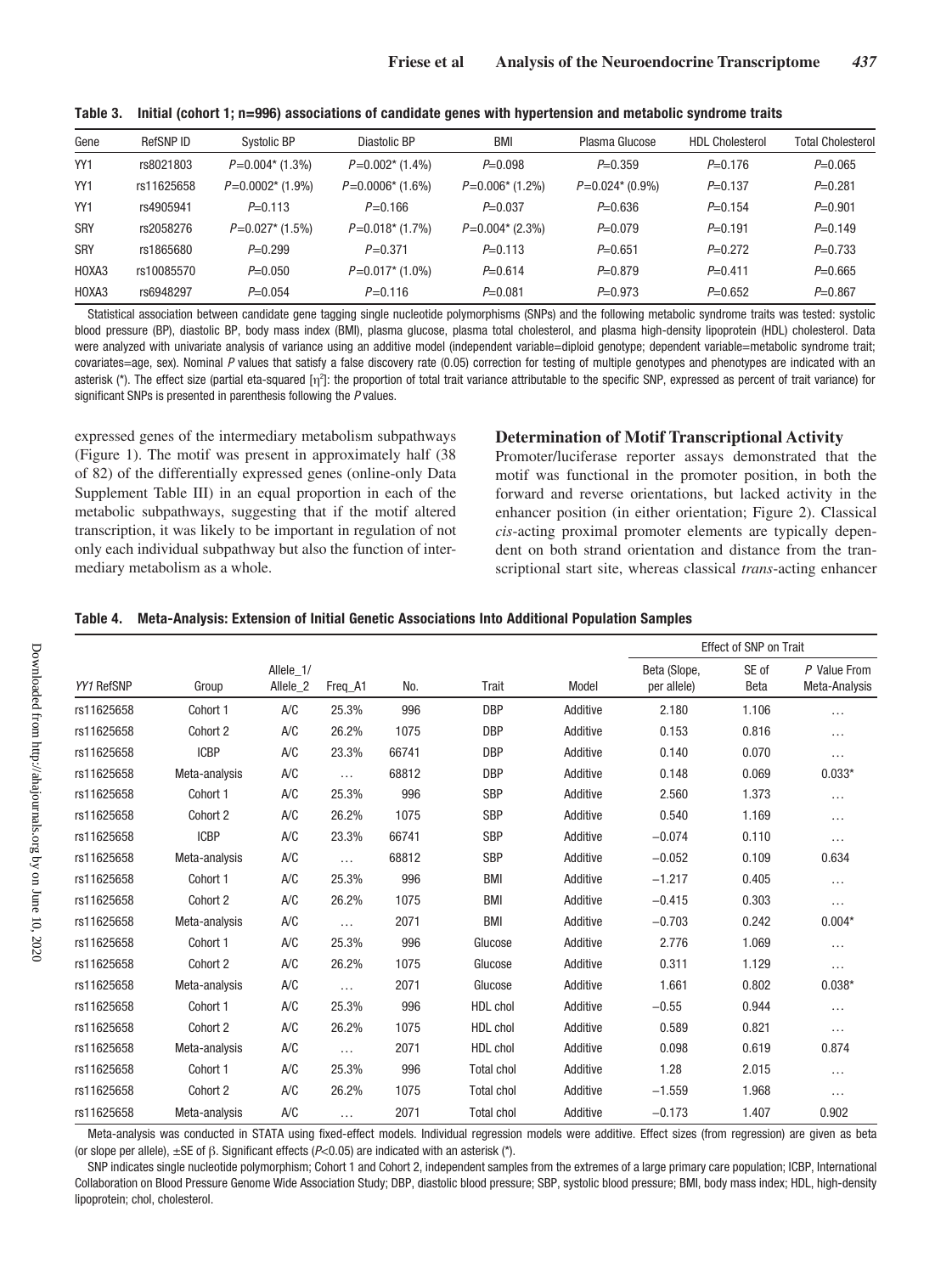elements are independent of orientation and distance. If we assume the binding of only one transcription factor to the motif, the distance-dependent yet orientation-independent activity of the motif could represent an alternative mode of action for proximal promoter elements. It is also conceivable that the motif consensus sequence represents a composite of ≥2 distinct motifs with each one directing binding of different transcription factors in either the forward or reverse orientation.

#### **Transcription Factor Identification**

We then queried TRANSFAC and JASPAR to identify transcription factors that might bind the motif and, therefore, regulate its *cis*-acting transcriptional activity (Table 1). Expression plasmids for these transcription factors (HOXA3, MEF2A, RUNX1, SOX9, SOX17, SRY, and YY1) were cotransfected with the luciferase reporter constructs (with the motif inserted only in the promoter position) to determine which transcription factors could modulate transcription through the motif.

One important caveat of the luciferase experiments was that both the control vector (without motif insert) and the promoter-forward and -reverse constructs (with the motif insert) contained the SV-40 promoter (in pGL3-promoter) to direct basal eukaryotic transcription. Transcription factor effects on the motif were therefore difficult to distinguish from effects on the SV-40 promoter if transcriptional activity was altered in both the control vector (pGL3-promoter) and in the motif promoter-forward or -reverse constructs; such was the case for RUNX1, SOX9, and SOX17, which significantly decreased expression of both the control vector and the promoter-forward and/or promoter-reverse constructs (Figure 4; Table 2). Computational analysis of the SV-40 promoter revealed RUNX1, SOX9, and SOX17 binding sites, so their effects on the control vector were not unexpected.

Thus HOXA3, SRY, and YY1 emerged as the strongest candidates for transcriptional regulation of the motif, because they altered luciferase expression of the motif-containing constructs but lacked effects on the control vector (without a motif insert; Figure 3; Table 2). These 3 candidate transcription factors had distinct patterns of regulation: HOXA3 had no effect on the promoter-forward construct but increased expression of the promoter-reverse construct; SRY increased expression of the promoter-forward but had no effect on the promoter-reverse construct; YY1 increased expression of both the promoter-forward and the promoter-reverse constructs. It is conceivable that the motif consensus sequence might form a composite of HOXA3, SRY, and YY1 motifs, wherein binding specificity to target genes in vivo is dictated by strand orientation, deviation of the actual motif sequence from the consensus (shown in online-only Data Supplement Table III), and the relative abundance and/or activity of endogenous HOXA3, SRY, YY1, and their cofactors in the nucleus.

There is a precedent that inbred rodent models of genetic hypertension such as the BPH exhibit metabolic abnormalities. The spontaneously hypertensive rat (SHR), the most widely studied inbred model of genetic hypertension, was developed in a selection paradigm similar to that of the BPH (ie, selection only on the basis of elevated blood pressure), yet the SHR also exhibits dyslipidemia and insulin resistance and is widely studied as model of the metabolic syndrome.<sup>33,34</sup> Although the BPH has not been as thoroughly investigated as SHR as a model of the metabolic syndrome, the BPH strain exhibits several metabolic abnormalities, including decreased plasma HDL cholesterol, enhanced rate of body weight gain on a highfat diet, and increased pulse rate.<sup>8</sup> Perhaps pleiotropic genetic variants that affect both blood pressure and metabolism were fixed during the blood pressure selection program for the BPH. If such "master switches" exist, transcription factors (such as HOXA3, SRY, and YY1) would be logical and indeed compelling candidates. Because we identified HOXA3, SRY, and YY1 as candidate transcriptional regulators of perturbed intermediary metabolism in an inbred rodent model of human genetic hypertension, we hypothesized that blood pressure and other metabolic syndrome traits in humans might stem from genetic variation in the HOXA3, SRY, and YY1 loci.

## **Human SNP Genotyping and Statistical Genetic Association**

We then genotyped common HapMap tagging SNPs that captured the linkage disequilibrium structure within the human *HOXA3*, *SRY*, and *YY1* loci. These tagging SNPs were located in noncoding regions (ie, upstream of the gene or within an intron) of our candidate genes. Statistical association of the SNPs with several traits of the metabolic syndrome was tested in a sample of population blood pressure extremes (white males and females from the lowest and highest percentiles of DBP distribution). Although our blood pressure extreme groups were ascertained on a DBP criterion, recent evidence indicates that SBP is at least as important a risk factor for target organ damage; we plan future studies to explore the potential effect of polymorphism in isolated systolic hypertension.

Transcription factor YY1 emerged as the most compelling candidate gene for the human metabolic syndrome. In the BPH, *YY1* was differentially expressed across both age groups (in juvenile prehypertensives and adult hypertensives) as well as in only in the juvenile prehypertensives (data not shown). In cohort 1, *YY1* SNP rs11625658 significantly associated with not only blood pressure (SBP: *P*=0.0002; DBP: *P*=0.0006), but also BMI (*P*=0.006) and carbohydrate metabolism (plasma glucose: *P*=0.024), although not with lipid metabolism (neither plasma total cholesterol nor plasma HDL cholesterol; Table 3). Furthermore, multivariate analysis of variance demonstrated that rs11625658 genotype significantly associated with SBP, DBP, BMI, and plasma glucose as a joint set of traits (*P*=0.0005). Finally, meta-analysis (Table 4) indicated that the *YY1* variant rs11625658 continued to predict DBP, BMI, and glucose in a very large number of subjects (n=up) to 68812) with unexpectedly inverse (or opposite) allelic effects on DBP and BMI. Studies of rs11625658 in additional human populations would bolster *YY1* as a candidate gene for hypertension and the metabolic syndrome.

YY1 is a ubiquitous, multifunctional zinc-finger transcription factor with fundamental roles in biological processes such as embryogenesis, differentiation, cellular proliferation, and cell-cycle progression.<sup>35</sup> Indeed, homozygous knockout of the *YY1* gene is lethal.<sup>36</sup> The actions of YY1 are complex, because the transcription factor can directly or indirectly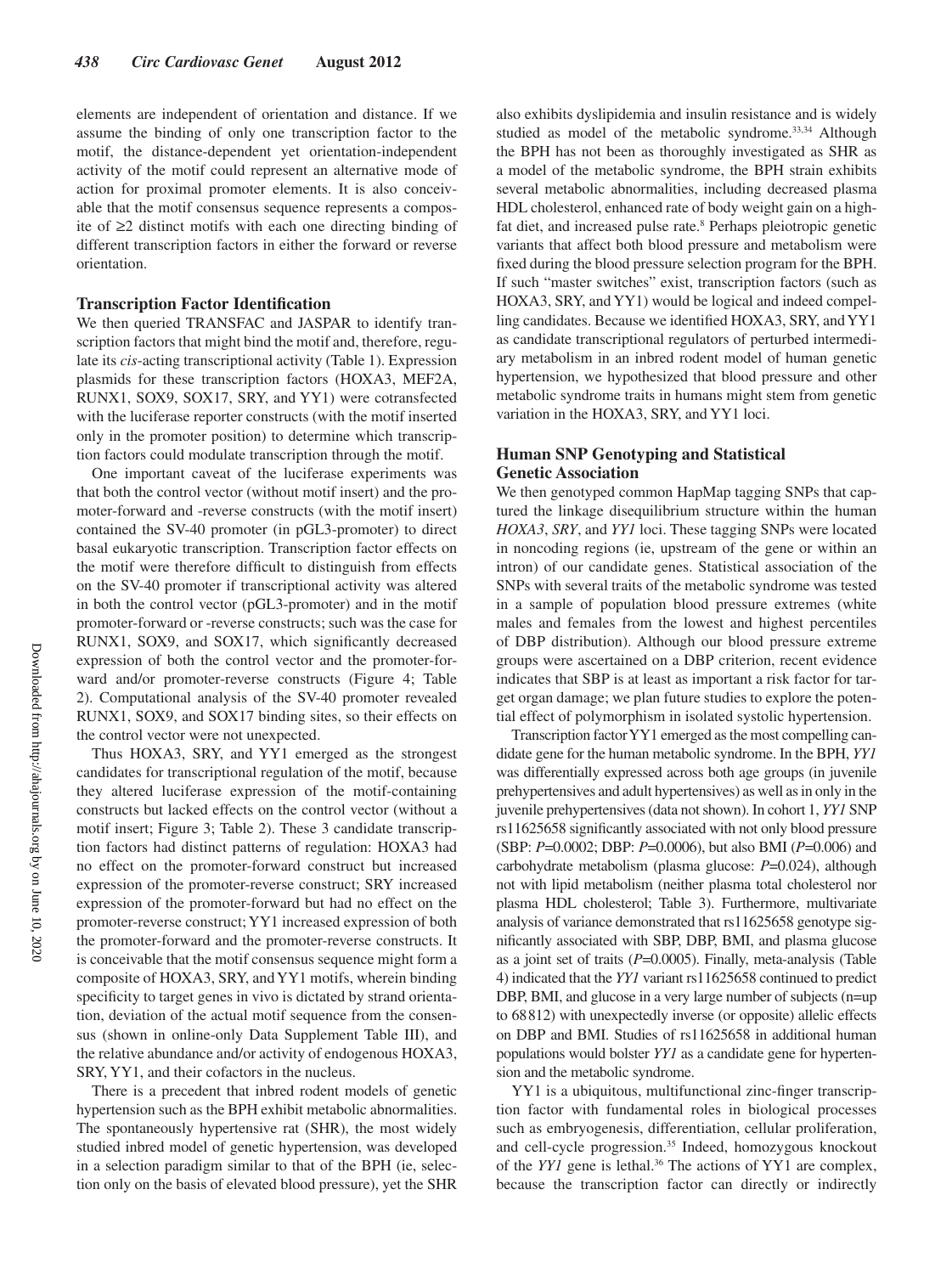**Disclosures**

(through cofactors) activate or repress transcription and can also disrupt binding sites by changing DNA conformation.<sup>35</sup> A large number of genes are regulated by YY1 including genes involved in physiological systems important to the metabolic syndrome such as the nervous system<sup>37</sup> and inflammatory system.<sup>35,37,38</sup> For example, YY1 regulates expression of p53,<sup>35,39</sup> a transcription factor and tumor suppressor that controls cellcycle progression and the cellular stress response. Adipose expression of p53 plays a role in inflammation and the development of insulin resistance.40 YY1 regulates the expression of other transcription factors (eg, CREB, c-MYC, and SP1),<sup>35</sup> which, by themselves, can regulate extensive physiological pathways. YY1 could modulate multiple metabolic syndrome traits (eg, SBP, DBP, BMI, and plasma glucose) through a network of direct or indirect gene-by-gene or protein–protein (transcription factor) interactions.

Genetic variation at the *YY1* locus in rats is associated with development of Type 1 diabetes, potentially through its actions on cytokine-related genes.41 In mice, *YY1* gene expression significantly correlates with cardiovascular function, specifically the P-R wave interval of an electrocardiogram.42 In addition, two quantitative trait loci for body weight and urinary albumin excretion in the rat have been mapped to the *YY1*-containing region of the human genome using stringently filtered cross-species alignments.43 Knockout mice expressing graded amounts of YY1 (75%, 50%, 25%) displayed dose-dependent changes in sensitivity to apoptosis, a key component of target organ damage in hypertension.44 RNA interference strategies have been used to generate transgenic mouse lines that express reduced levels of YY1 protein and exhibit decreased birth weight and size.<sup>45</sup>

Functional genetic variation at the *YY1* locus could thereby provide a unifying genetic mechanism for a portion of metabolic syndrome trait variation in the population.

#### **Conclusions and Perspectives**

We developed a novel sequential strategy for identification of candidate genes in the cardiometabolic syndrome. The method integrated several disciplines and tools (animal models, microarray technology, bioinformatics, molecular biology, extreme phenotypes, human genetics) and suggested a previously unexplored gene, *YY1,* as a candidate and potential mechanistic link for several traits of the human metabolic syndrome. Thus, development of novel methods to identify candidate genes might prove advantageous in the quest to understand the genetic basis of complex traits.

### **Acknowledgments**

The authors thank the International Consortium for Blood Pressure Genome Wide Association Studies (ICBP-GWAS) for the data they contributed to this study.

#### **Sources of Funding**

Funding was provided by the National Center for Research Resources, M01RR000827, the Comprehensive Research Center of Excellence in Minority Health and Health Disparities (CRCHD), MD00020, the National Institutes of Health/National Institute of Diabetes and Digestive and Kidney Diseases DK007671 Nephrology Training Grant, Department of Veterans Affairs, and the National Institutes of Health (DK094894 and HL58120 to D.T.O.).

None.

#### **References**

- 1. O'Connor DT, Insel PA, Ziegler MG, Hook VY, Smith DW, Hamilton BA, et al. Heredity and the autonomic nervous system in human hypertension. *Curr Hypertens Rep*. 2000;2:16–22.
- 2. Schlager G. Selection for blood pressure levels in mice. *Genetics*. 1974;76:537–549.
- 3. Manolio TA, Collins FS, Cox NJ, Goldstein DB, Hindorff LA, Hunter DJ, et al. Finding the missing heritability of complex diseases. *Nature*. 2009;461:747–753.
- 4. Ahituv N, Kavaslar N, Schackwitz W, Ustaszewska A, Martin J, Hebert S, et al. Medical sequencing at the extremes of human body mass. *Am J Hum Genet*. 2007;80:779–791.
- 5. Cohen JC, Kiss RS, Pertsemlidis A, Marcel YL, McPherson R, Hobbs HH. Multiple rare alleles contribute to low plasma levels of HDL cholesterol. *Science*. 2004;305:869–872.
- 6. Ji W, Foo JN, O'Roak BJ, Zhao H, Larson MG, Simon DB, et al. Rare independent mutations in renal salt handling genes contribute to blood pressure variation. *Nat Genet*. 2008;40:592–599.
- 7. Schlager G, Sides J. Characterization of hypertensive and hypotensive inbred strains of mice. *Lab Anim Sci*. 1997;47:288–292.
- 8. Paigen B, Bouchard G, Carey MC. Diet effects on gallstone formation and the assessment of liver morphology, plasma lipids, and atherosclerosis in 43 inbred strains on high-fat atherogenic diet (not under pathogenfree conditions). Mouse Phenome Database Website. Bar Harbor, ME: Jackson Laboratory. Available at: http://phenome.jax.org. Accessed May 7, 2010.
- 9. Fries RS, Mahboubi P, Mahapatra NR, Mahata SK, Schork NJ, Schmid-Schoenbein GW, et al. Neuroendocrine transcriptome in genetic hypertension: multiple changes in diverse adrenal physiological systems. *Hypertension*. 2004;43:1301–1311.
- 10. Friese RS, Mahboubi P, Mahapatra NR, Mahata SK, Schork NJ, Schmid-Schönbein GW, et al. Common genetic mechanisms of blood pressure elevation in two independent rodent models of human essential hypertension. *Am J Hypertens*. 2005;18:633–652.
- 11. Salomonis N, Hanspers K, Zambon AC, Vranizan K, Lawlor SC, Dahlquist KD, et al. GenMAPP 2: new features and resources for pathway analysis. *BMC Bioinformatics*. 2007;8:217.
- 12. Eskin E, Pevzner PA. Finding composite regulatory patterns in DNA sequences. *Bioinformatics*. 2002;18(suppl 1):S354–363.
- 13. Eskin E, Keich U, Gelfand MS, Pevzner PA. Genome-wide analysis of bacterial promoter regions. *Pac Symp Biocomput*. 2003:29–40.
- 14. Schneider TD, Stephens RM. Sequence logos: a new way to display consensus sequences. *Nucleic Acids Res*. 1990;18:6097–6100.
- 15. Crooks GE, Hon G, Chandonia JM, Brenner SE. WebLogo: a sequence logo generator. *Genome Res*. 2004;14:1188–1190.
- 16. Sandelin A, Wasserman WW, Lenhard B. ConSite: web-based prediction of regulatory elements using cross-species comparison. *Nucleic Acids Res*. 2004;32:W249–252.
- 17. Chekmenev DS, Haid C, Kel AE. P-Match: transcription factor binding site search by combining patterns and weight matrices. *Nucleic Acids Res*. 2005;33:W432–437.
- 18. Ornatsky OI, Andreucci JJ, McDermott JC. A dominant-negative form of transcription factor MEF2 inhibits myogenesis. *J Biol Chem*. 1997;272:33271–33278.
- 19. Milsted A, Serova L, Sabban EL, Dunphy G, Turner ME, Ely DL. Regulation of tyrosine hydroxylase gene transcription by Sry. *Neurosci Lett*. 2004;369:203–207.
- 20. Rana BK, Insel PA, Payne SH, Abel K, Beutler E, Ziegler MG, et al. Population-based sample reveals gene–gender interactions in blood pressure in wWhite Americans. *Hypertension*. 2007;49:96–106.
- 21. Evans A, Van Baal GC, McCarron P, DeLange M, Soerensen TI, De Geus EJ, et al. The genetics of coronary heart disease: the contribution of twin studies. *Twin Res*. 2003;6:432–441.
- 22. Kupper N, Willemsen G, Riese H, Posthuma D, Boomsma DI, de Geus EJ. Heritability of daytime ambulatory blood pressure in an extended twin design. *Hypertension*. 2005;45:80–85.
- 23. Snieder H, Harshfield GA, Treiber FA. Heritability of blood pressure and hemodynamics in African- and European-American youth. *Hypertension*. 2003;41:1196–1201.